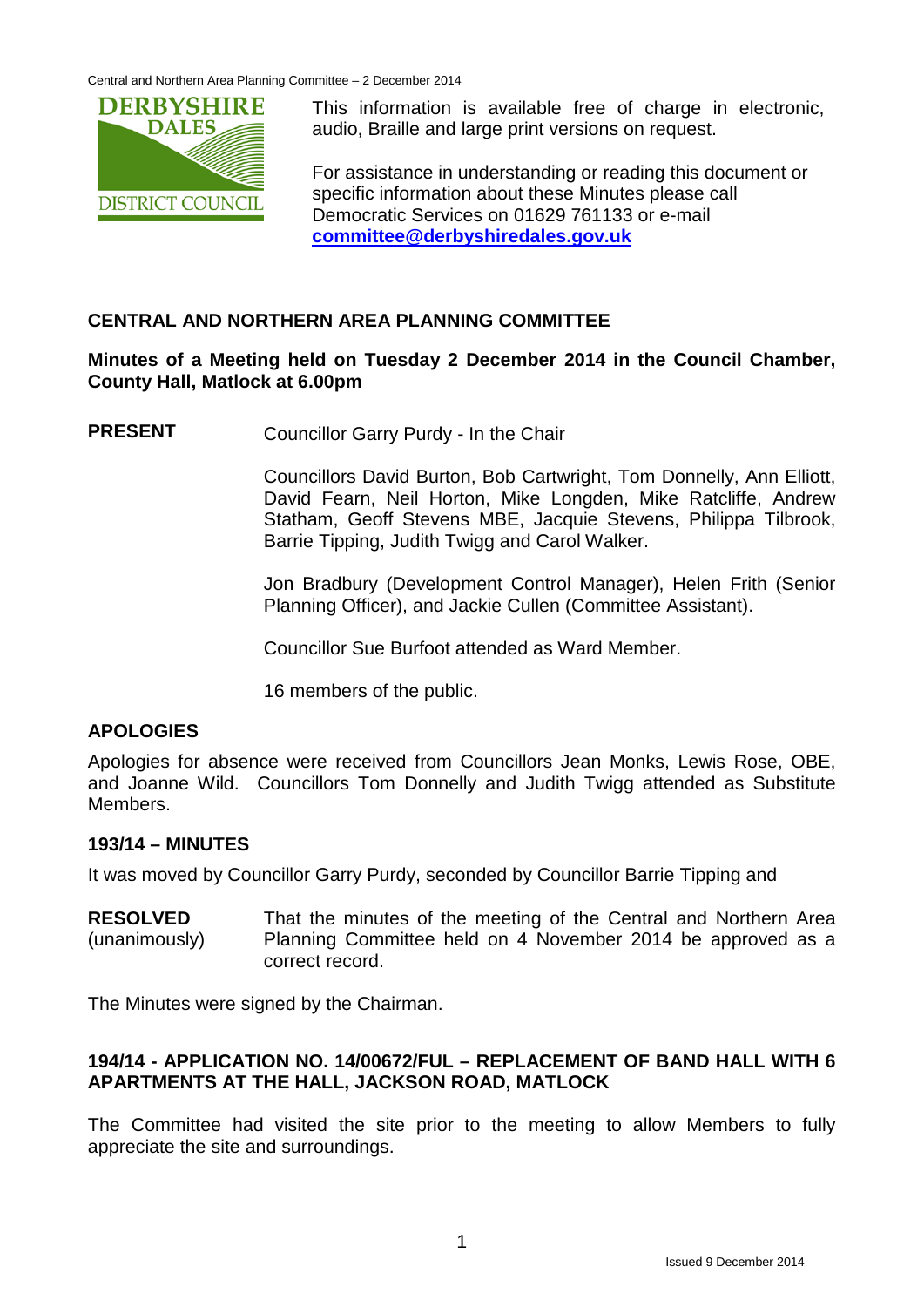Central and Northern Area Planning Committee – 2 December 2014

In accordance with the procedure for public participation, the following members of the public spoke against the application:

Mr A C Thornley, local resident Mr Peter Hooper, local resident Abigail List, local resident Mrs Cass, local resident Mr Cass, local resident Cllr Sue Burfoot, Ward Member

The following spoke in favour of the application:

Mrs Ruth Taylor, local resident Mr Christenfen-Black, neighbour Mr Jonathan Jenkin, local resident Mr Ron Wood, local resident Mr Richard Bradbury, Agent.

Correspondence received after publication of the Agenda was circulated at the meeting.

It was moved by Councillor David Burton, seconded by Councillor David Fearn and

**RESOLVED** That this application be refused.

> Reason – The proposal would be an overdevelopment of this constrained site and the scale, massing and design of the proposed development would make it appear incongruous and oppressive thereby harming the character and appearance of the Conservation Area and the amenity of surrounding residents.

| Voting:            |    |
|--------------------|----|
| For                | 12 |
| Against            | 4  |
| <b>Abstentions</b> | O  |

#### **195/14 – APPLICATION NO. 14/00636/FUL – ERECTION OF FENCE AT MANOR VIEW, 75 HIGH STREET, BONSALL**

Councillors David Burton and Mike Ratcliffe left the meeting at 7.10pm during discussion of this item.

It was moved by Councillor Bob Cartwright, seconded by Councillor Geoff Stevens, MBE, and

**RESOLVED** That planning permission be granted.

> Reason – The reduced height now proposed had addressed the previous concerns over the impact on the character and appearance of the conservation area.

| 8 |
|---|
| 6 |
| O |
|   |

**Voting**: